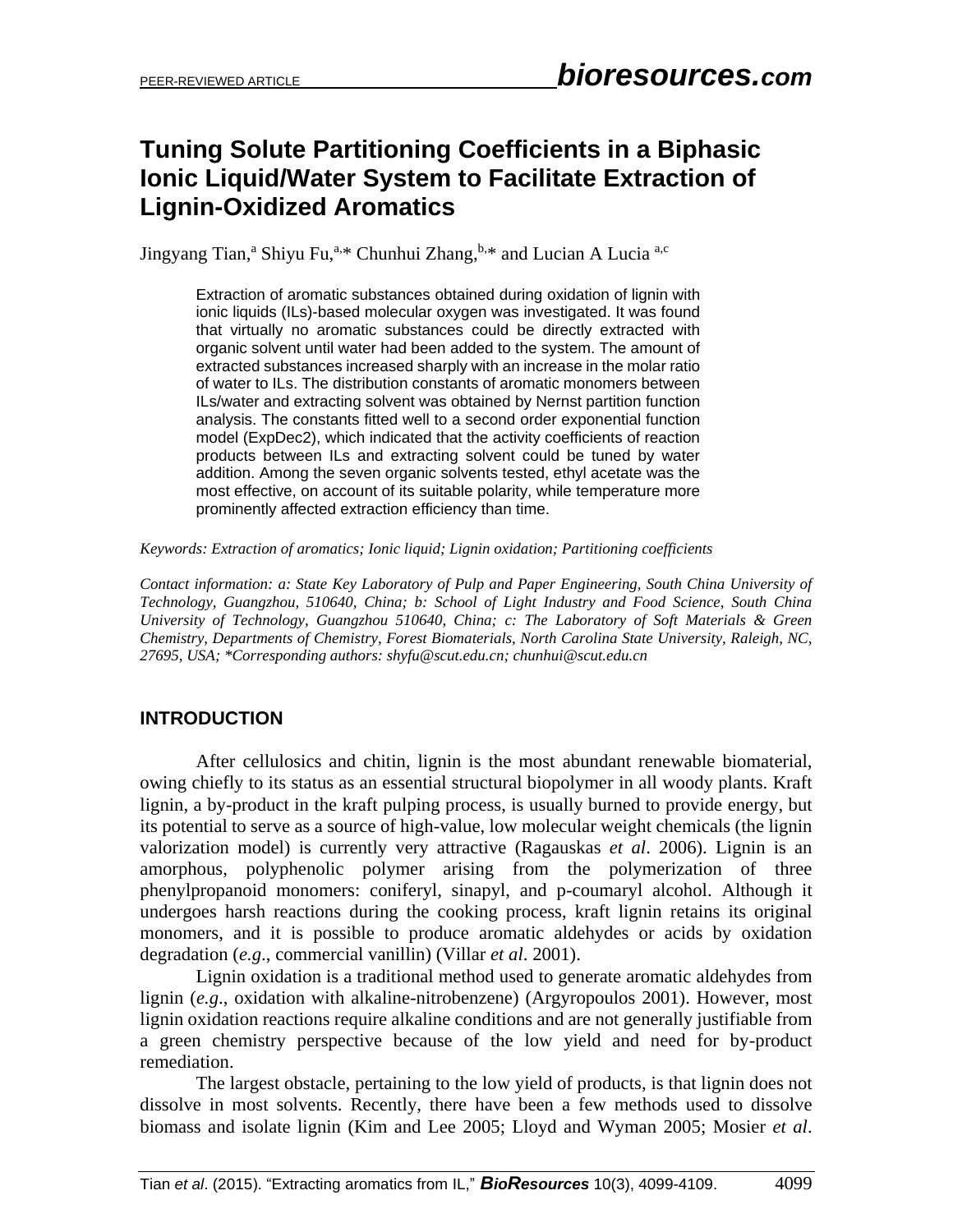2005). The use of ionic liquids (ILs) as a pretreatment has been promising for biomass transformations (Lee *et al*. 2009; Fu *et al*. 2010; Kim *et al*. 2011; Cox and Ekerdt 2012). Ionic liquids are often considered green because of the advantages they provide in the separation and for reusability. Because of their tunable and powerful solubilizing capacity, low vapor pressure, and tunable physicochemical properties, ILs have received considerable attention for biomass processing. Lignin and lignin models can be degraded in ILs (Binder *et al*. 2009; Cox and Ekerdt 2012).

When lignin is both dissolved and reacted with ILs, the next important process involves extracting the products from the reaction system. The efficiency of extracting aromatic products from ILs in a biphasic system is important with respect to the yield of aromatic products. The objective of this work was to create a process for extraction of aromatic substances from lignin oxidation products in an ILs-based system by tuning the solvent partitioning coefficients. Seven organic solvents and extraction conditions were used with the intent of being able to reuse the ILs.

## **EXPERIMENTAL**

#### **Materials**

Syringic acid (98%), vanillic acid, vanillin, syringaldehyde, and acetosyringone (99%) were purchased from Aladdin (Shanghai, China). 1-butyl-3-methyl imidazolium chloride ([BMIM]Cl, 99%) was purchased from the Lanzhou Institute of Chemical Physics (Lanzhou, China). Sulfuric acid, dimethyl sulfoxide (98%), acetonitrile, acetic acid, ethyl acetate, dichloromethane, toluene, tetrachloromethane, carbon disulfide (99%), petroleum (60-90°C), sodium hydroxide, and n-hexane (97%) were purchased from Kermel. (Tianjin, China).

## **Methods**

#### *Lignin preparation*

The kraft pulping process was performed in a 10L D2072/2005 cooker (M/K Systems Inc, America). For each pulping experiment, 1.2 kg of oven-dried *Eucalyptus* wood chips were treated as follows:  $20\%$  alkali charge (based on Na<sub>2</sub>O),  $25\%$  sulfidity, and 4:1 liquor-to-wood ratio. The pulping temperature was raised to 150  $\degree$ C within 1 h and was maintained at this temperature for 2 h. After the pulping process was complete, the black liquor was collected. The lignin samples were precipitated using sulfuric acid from the excess, acidified black liquor. The supernatant was discarded, and the precipitate was separated using centrifugation (SIGMA 3K15, Laborzentrifugen GmbH, Germany). Then, the lignin was washed using acidified water and separated using centrifugation. Finally, the lignin was washed three times using deionized water and collected after centrifugation at 4000 rpm. After that, the product was dried at 50  $^{\circ}$ C in a vacuum oven and ground into powder.

#### *Extraction of aromatic products*

Seven organic solvents were used for the extraction process based on their degree of solubility and polarity. Water was added before the extraction with organic solvents. Mixtures of organic solvents and water/ILs (1:1, v/v) were shaken at a specified temperature (30 to 80 °C) for a certain time (1 to 8 min) and transferred into a separation funnel. After settling for 10 min, the aqueous phase (water and ILs) and solids were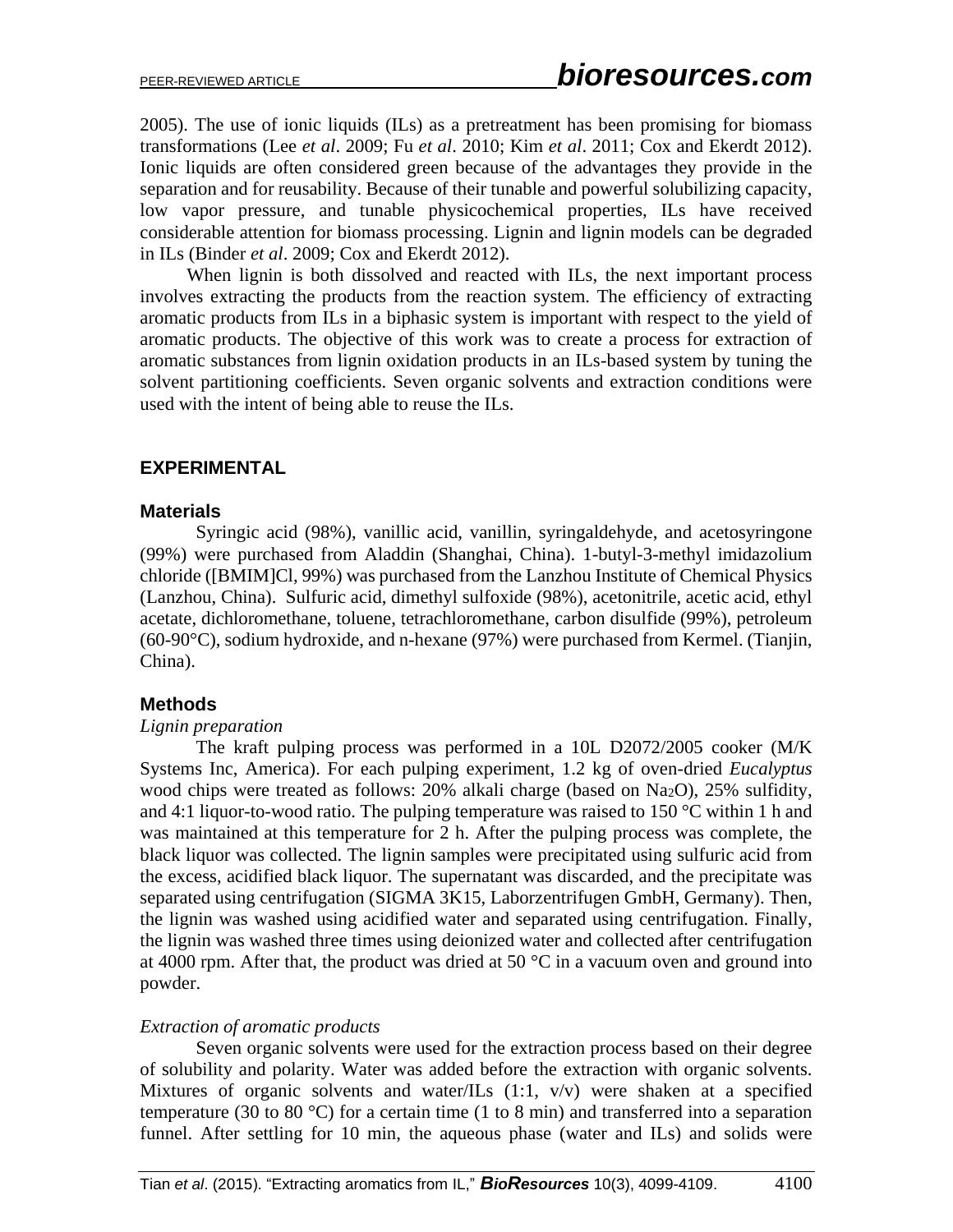removed. Then, the organic solvent, including aromatic monomer products, was collected and dried by rotary evaporation. The products, such as vanillin, vanillic acid, syringaldehyde, syringic acid, and acetosyringone were obtained. The aqueous phase (water and ILs) was separated by centrifugation at 10,000 rpm. The extraction process was repeated three times for each of the organic solvent samples.

### *Process of lignin oxidation using ILs*

A specific amount of ILs (30 g) and lignin (500 mg) were added into a 50 mL precision reaction kettle (SLM-50, Beijing, China) and heated to 150 °C under a nitrogen atmosphere followed by oxygen sparging. The oxygen partial pressure was 6 MPa, which is the most effective pressure for producing aromatic products. The total reaction time was 120 min, starting with the introduction of  $O_2$  through an air pump. The kettle was cooled to 30 °C after the reaction. Ionic liquids and water (aqueous phase) were separated from the reaction products following the procedures described in the section "*Extraction of aromatic products"*. Water was further removed by vacuum evaporation to recycle the ILs.

#### *Detection of products using high-performance liquid chromatography (HPLC)*

The quantitative analysis of aromatic monomers was performed using highperformance liquid chromatography (Lobbes *et al*. 1999). Six standard solutions (phydroxybenzaldehyde, vanillin, vanillic acid, syringaldehyde, syringic acid, and acetosyringone) were diluted to 20-300 mg/L with  $5:95(v/v)$  acetonitrile-water containing 1.5% (v/v) acetic acid and used for the HPLC quantification analysis. The extracted products, such as vanillin, vanillic acid, syringaldehyde, syringic acid, and acetosyringone, were dissolved in a buffer of 5:95 (v/v) acetonitrile-water containing 1.5% (v/v) glacial acetic acid to 250 mL. The detection of oxidation products was carried out using an Agilent 1100 HPLC system with a diode array detector (Agilent 1100 DAD, USA) set at *λ*= 280 nm. The acetic acid aqueous solution (1.5%, v/v), with the addition of acetic acid (A) and acetonitrile (B), were used as the mobile phase at a rate of 0.8 mL/min. The concentration of aromatic monomer products were calculated based on standard curves.

## **RESULTS AND DISCUSSION**

#### **Effect of Water on Aromatic Product Extraction**

A liquid-liquid extraction technique was applied to separate the aromatic substances from the reaction products using organic solvents. In the present work, lignin was dissolved in ILs and oxidized to aromatic monomers. It was conjectured that the aromatic products could be extracted using an extracting organic solvent such as ethyl acetate after oxidation. Organic solvents generally can dissolve aromatic products of similar polarity. However, a very small amount of aromatic substance could be extracted using ethyl acetate. When water was added to the reaction system, it was found that the aromatic products could be extracted from the IL system using organic solvents. The product compounds included vanillic acid, vanillin, acetosyringone, syringic acid, syringaldehyde, and acetosyringone.

With an increase in the molar ratio of water to ILs, the yield of aromatic product extracted substantially increased, as shown in Fig. 1. It was found that the concentration of guaiacyl products was lower than that of syringyl products at the same ratio of water to ILs. This was because eucalyptus lignin has more syringyl than guaiacyl moieties (Bland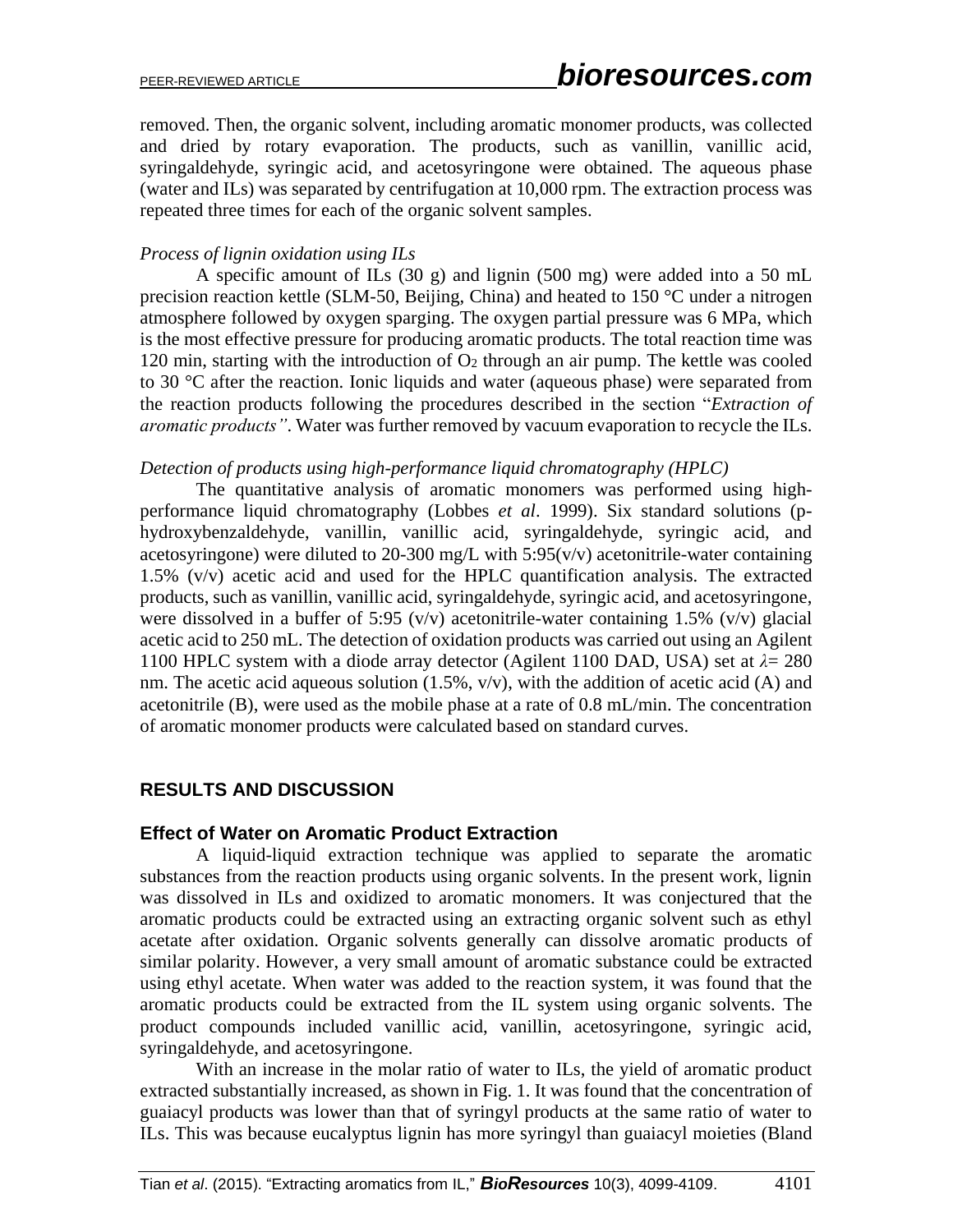*et al*. 1950). The ratio of syringyl to guaiacyl was 6.7/1 when no water was added. The ratio of syringyl to guaiacyl decreased to 3/1 when the ratio of water to ILs was increased to 16/1. Overall, the total yield of monomeric guaiacyl and syringyl products increased by 480% and 215%, respectively, when the ratio of water to ILs increased from 0/1 to 16/1. The addition of water had a more pronounced effect on the extraction efficiency of acidic aromatic substances than for aldehydes and ketones (Fig. 1). The result may be explained according to the partition law (Xu 1984). In general, Nernst defined the partition law (distribution law) within solvents by summarizing numerous two-phase equilibria. The ratio of the concentration of a solute between two non-miscible solvents, *i.e*., the partition coefficient, is constant at a given temperature.



Fig. 1. Effects of molar ratio of water to ILs on the product concentrations; a) guaiacyl products and b) syringyl products

Investigations on the molecular dynamics of ionic liquids have indicated they contain micelle-like structures in the pure state that may be reactive with water molecules (Canongia Lopes and Pádua 2006; Jiang *et al*. 2007). The charged imidazolium rings and anions can form a polar network, while the charged-neutral nonpolar groups form a nonpolar domain. Water-induced changes to the IL can accelerate the ion diffusion (Schröder *et al*. 2000), resulting in the spontaneous self-organization of ionic liquids with high order (Firestone *et al*. 2002). Water can accelerate the formation of a water-anionwater network and the ordered nonpolar group aggregation. As the amount of water increases, the polar network is continuously broken up by intruding water molecules. Both the ordered micelle structure and water network are formed at the turnover point. Thereafter, the structural organization abates drastically and a loose micellar structure forms for the dominant water-water interactions. Therefore, the inter-structure between the ILs and other substances (products in ionic liquid) depends on the water content. This micelle-like structure of ILs is stable when the water content is low, but it tends to collapse as the water content rises (Hanke and Lynden-Bell 2003; Jiang *et al*. 2007). This is because of the hydrogen bonding between water and ions (Cammarata *et al*. 2001; Zhang *et al*. 2008). Most water molecules in 1-allyl-3-methyl imidazolium chloride ([Amim]Cl) ILs tend to associate to the anions, thereby probably forming symmetrically H-bonded complexes (Wu *et al*. 2009). Thus, the solubility of aromatic products remaining in ILs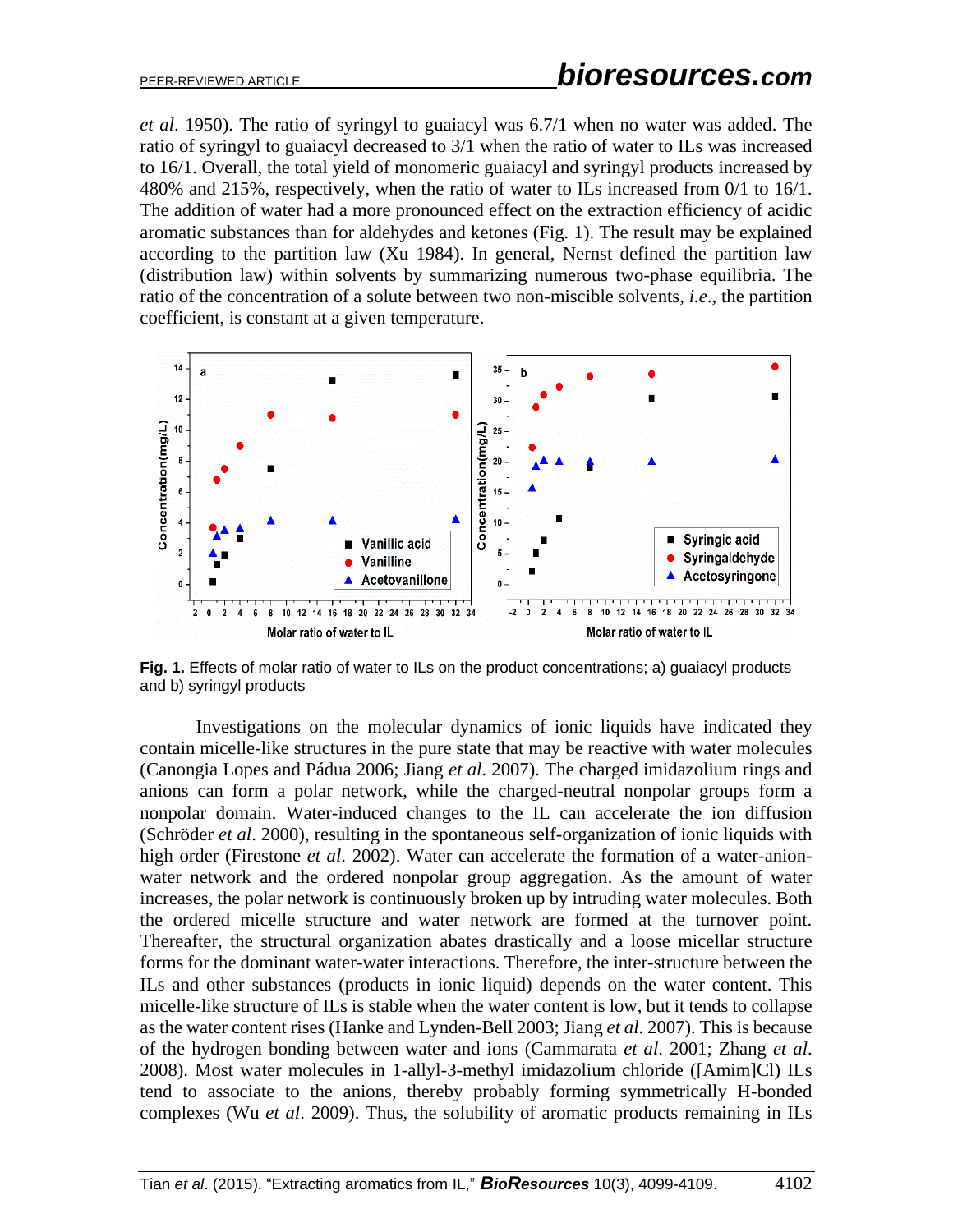after the reaction is reduced by the addition of water, which acts to facilitate the extraction process.

According to Nernst (Xu 1984), the ratio of concentrations of a solute between two non-miscible solvents, *i.e.*, the distribution constant  $(\Lambda)$ , is constant at a given temperature, and was calculated using Eq. 1,

$$
\Lambda = \frac{c_2}{c_1} \tag{1}
$$

where  $C_1$  and  $C_2$  represent the solute concentrations in the two non-miscible solvents. Theoretically, the chemical potentials  $(\mu)$  of the solute in the two solvents are equal when equilibrium between phases is achieved at a constant temperature and pressure, as expressed using Eq. 2:

$$
\mu_1 = \mu_2 \tag{2}
$$

The chemical potential relevant to the activity  $(\alpha)$  is described by Eqs. 3 and 4,

$$
\mu_l = \mu_l^0 + RT \ln \alpha_l \tag{3}
$$

$$
\mu_2 = \mu_2^0 + RT \ln \alpha_2 \tag{4}
$$

where  $\mu_l^0$  and  $\mu_2^0$  are the standard chemical potentials of solutes in the two solvents. The thermodynamics distribution constant  $(A^0)$  is defined in Eq. 5 as follows:

$$
\Lambda^{0} = \frac{\alpha_{2}}{\alpha_{1}} = \exp[-\frac{\mu_{2}^{0} - \mu_{1}^{0}}{RT}] = \frac{c_{2}\gamma_{2}}{c_{1}\gamma_{1}} = \Lambda\frac{\gamma_{2}}{\gamma_{1}}
$$
(5)

where  $\gamma_I$  and  $\gamma_2$  are the activity coefficients of a solute in the two solvents, and  $\Lambda^0$  is the constant when the two solvents are immiscible.



**Fig. 2.** Effect of molar ratio of water to ILs on the vanillin distribution constants; 1) *Λ***ILs** is the distribution constants in ILs, and 2) *Λ***EtOAc** is the distribution constants in ethyl acetate

Based on Fig. 1, it appeared that all of the aromatic substances were extracted when the ratio of water to ILs reached 32/1. The effect of the distribution constants on aromatic monomer products in ILs and ethyl acetate (*Λ*ILs/EtOAc) at different molar ratios of water to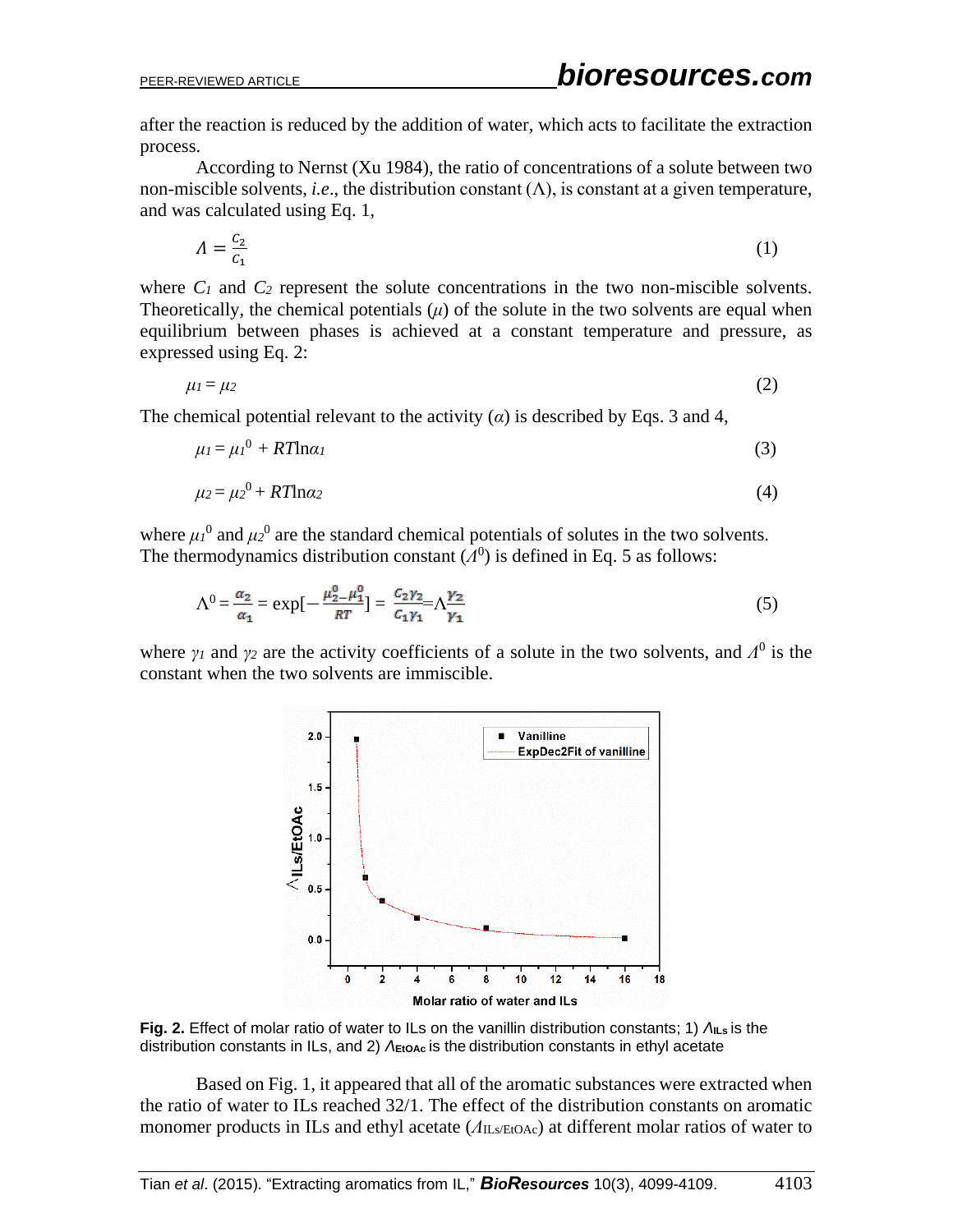ILs is shown in Fig. 2. All the distribution constants were well fitted by second order exponential decay models (ExpDec2) given by Eq. 6, as follows,

$$
A_{\text{ILs/EtOAc}} = A_1 * \exp(-\frac{x}{t_1}) + A_2 * \exp(-\frac{x}{t_2}) + y_0 \tag{6}
$$

where *x* is the molar ratio of water to ILs,  $A_1$  and  $A_2$  are the pre-exponential factors for the two solutes,  $y_0$  is the constant dependent on specific models, and  $t_1$  and  $t_2$  are exponential constants for the two solutes. The correlation coefficients  $(R^2)$  and parameters obtained from these models are listed in Table 1. Using Eq. 5 and Eq. 6, the following equation was created (Eq. 7),

$$
A_{\text{ILs/EtOAc}} = A^0 * \frac{\gamma_{\text{EtOAc}}}{\gamma_{\text{ILs}}} = A1 * \exp(-\frac{x}{t_1}) + A2 * \exp(-\frac{x}{t_2}) + y_0 \tag{7}
$$

where the proportion of activity coefficients (*γ*) of aromatic products in the two solvents is related to the ratio of water to ILs  $(x)$ , when holding constant the values of  $\Lambda^0$ ,  $A_1$ ,  $A_2$ ,  $t_1$ , *t*2, and *y*0.

Actually, the addition of water prior to the extraction process changed the activity coefficients of the reaction products in ILs and organic solvents. As the ratio of water to ILs increased, the proportion of the activity coefficients subsequently decreased (γEtOAc/γILs). This indicated that the addition of water facilitated the distribution of reaction products into the organic solvent phases (*e.g*., EtOAc). The extraction solvents chosen here are immiscible with the ILs and water, which is in agreement with the Nernst separation law.

| Coefficient    | Y = $\Lambda$ ILS/EtOAc = $A_1$ <sup>*</sup> exp(- $\frac{x}{t_1}$ ) + $A_2$ <sup>*</sup> exp(- $\frac{x}{t_2}$ ) + y <sub>0</sub> |                  |                |                |                  |                |  |
|----------------|------------------------------------------------------------------------------------------------------------------------------------|------------------|----------------|----------------|------------------|----------------|--|
|                | Vanillin                                                                                                                           | Vanillic<br>acid | Acetovanillone | Syringaldehyde | Syringic<br>acid | Acetosyringone |  |
| $R^2$          | 0.99                                                                                                                               | 0.99             | 0.99           | 0.99           | 0.99             | 0.98           |  |
| $A_1$          | 0.59                                                                                                                               | 10.39            | 0.52           | 0.25           | 4.20             | 0.05           |  |
| $t_1$          | 4.08                                                                                                                               | 3.61             | 3.30           | 4.08           | 5.37             | 5.25           |  |
| A <sub>2</sub> | 14.93                                                                                                                              | 156.10           | 9.23           | 7.27           | 49.91            | 0.53           |  |
| t <sub>2</sub> | 0.21                                                                                                                               | 0.50             | 0.18           | 0.17           | 0.30             | 0.66           |  |
| yо             | 0.02                                                                                                                               | $-0.16$          | 0.02           | 0.01           | $-0.22$          | $-0.002$       |  |

Table 1. Coefficients of Determination (R<sup>2</sup>) and Parameters Obtained from the Organic Solvents

Based on these models, it may be deduced that there are two main steps involved in the extraction process. As mentioned above, molecular products may bind to the IL's micelle-like structure after the reaction process. The addition of water destroys the binding behavior because ILs prefer to bind to water through hydrogen bonding. It is the debonding process (*t1*), followed by the transfer of the reaction products from ILs to ethyl acetate, which can be considered a diffusion process  $(t_2)$ . The exponential constant  $t_1$  was one order of magnitude higher than *t2*, as shown in Table 1, which indicated that the debonding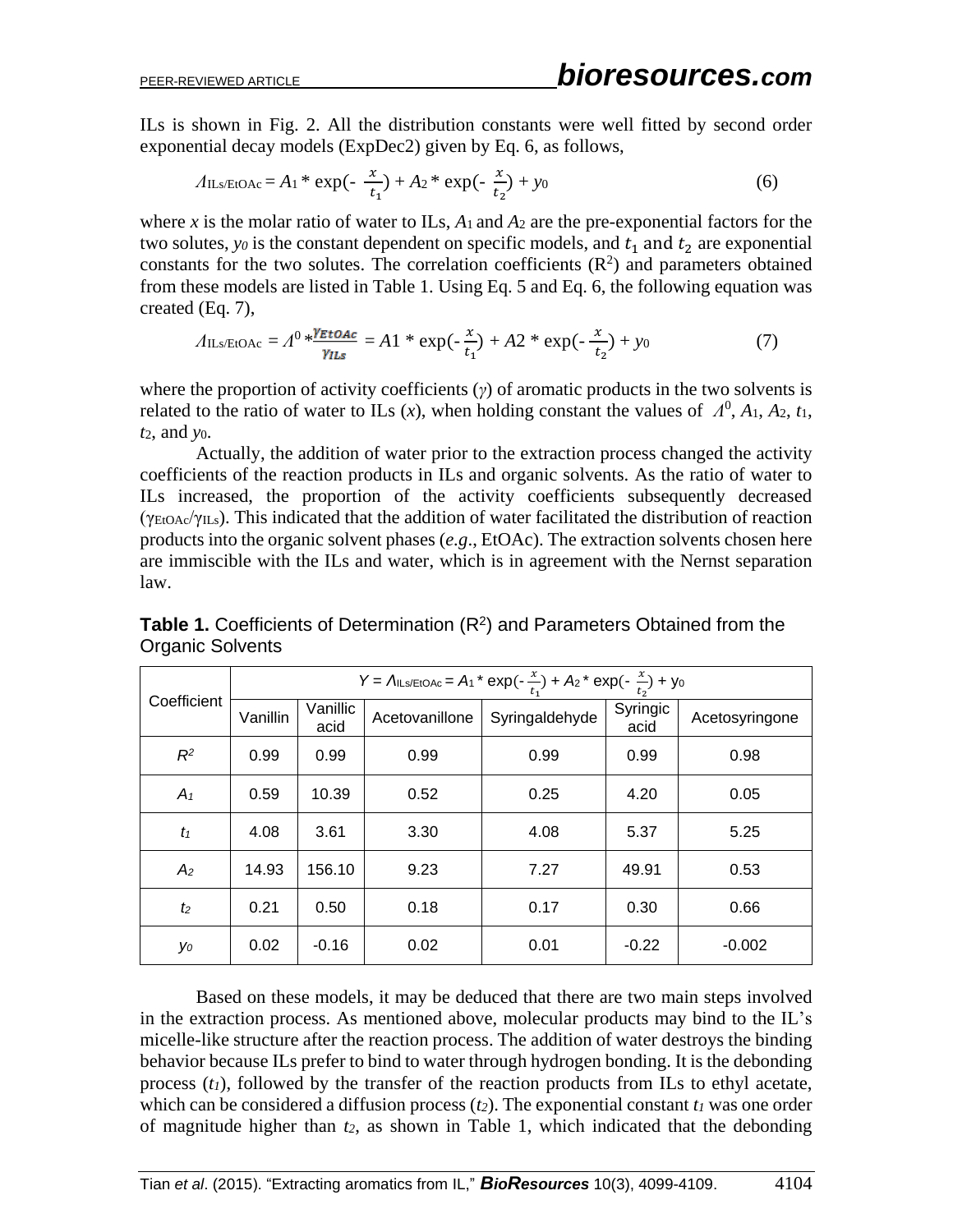process was the rate limiting step in the extraction process. The extraction process included a series of steps. First, the extraction phase (extracting solvent) was brought within close contact to the sample phase, which comprised the diffusion process. During this process, there is generally no problem for samples in liquid form. Then, the compounds of interest from the extraction products diffuse into the extracting solvent. However, if the compound being extracted to the extracting solvent is in solid form, the energy of interaction between the compounds of interest and the sample substrate (the solid bulk) must be overcome, which is the rate-limiting step in the extraction process (Raynie 2000). Here, similar to solid sample extraction, the products have a strong interaction potential with ILs, which may limit the extraction process.

#### **Effect of Solvent Type on Aromatic Product Extraction**

Seven commonly-used organic solvents (*e.g*., petroleum, n-hexane, carbon disulfide, tetrachloromethane, toluene, dichloromethane, and ethyl acetate) with different polarities were selected to extract aromatic substances from the degradation products of lignin. It was found that four of the organic solvents (*i.e.,* ethyl acetate, dichloromethane, toluene, and tetrachloromethane) could extract aromatic monomers. The concentrations of aromatic monomers extracted from the reaction products by these four solvents at  $30 \pm 0.5$ °C are shown in Table 2. Based on the total concentration of the monomers, the order of extraction ability for the four solvents was ethyl acetate > dichloromethane > toluene > tetrachloromethane. This order is consistent with the order of the solvents' polarity (ethyl  $\alpha$  acetate) > dichloromethane > toluene > tetrachloromethane). However, the other three organic solvents with lower polarities did not show any observable extraction abilities in this system. A possible explanation would be that acids normally have a higher polarity than aldehydes and ketones, and a higher polarity may affect the analyte-matrix complex, which lowers the activation energy of the debonding process (Alexandrou *et al*. 1992). Thus, this increases the accessibility of remote sites to the extraction products, facilitating the transfer of the products to the extraction fluid (Fahmy *et al*. 1993).

| Solvents        | Dichloromethane | Ethyl acetate | Tetrachloromethane | Toluene |
|-----------------|-----------------|---------------|--------------------|---------|
| Polarity, Debye | 3.4             | 4.3           | 1.6                | 2.4     |
| Vanillic acid   | 2.2             | 13.1          | 0.8                | 2.3     |
| Vanillin        | 12.3            | 11.4          | 5.4                | 4.5     |
| Acetovanillone  | 4.6             | 4.0           | 0.7                | 1.4     |
| Syringic acid   | 2.6             | 27.6          | 0.9                | 1.4     |
| Syringaldehyde  | 30.4            | 33.4          | 5.8                | 8.7     |
| Acetosyringone  | 22.9            | 21.2          | 2.9                | 3.7     |
| Total           | 75.0            | 110.7         | 16.5               | 22.0    |

**Table 2.** Concentrations of Aromatic Monomers Extracted by Solvents (mg/L)

Furthermore, extracting solvents with high polarity can help to cover active sites in the matrix, thereby preventing the rebinding of extracted products to ILs and water (Langenfeld *et al*. 1994). The extraction process of products from ILs and water using organic solvents is shown in Fig. 3.

After comparison of the total concentration of the aromatic monomers postextraction, the efficiency of ethyl acetate was approximately 4 and 5 times higher than that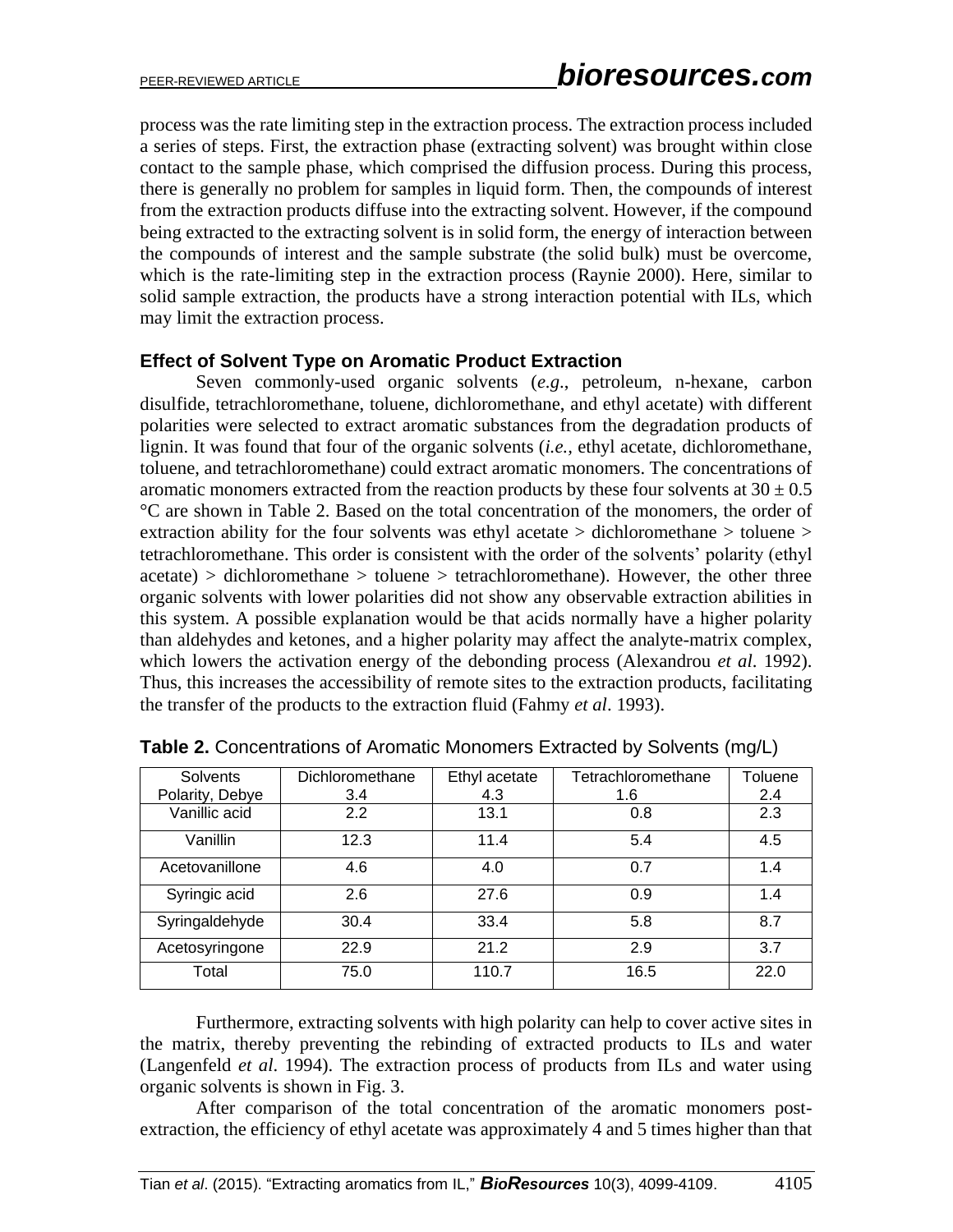of toluene and tetrachloromethane, respectively. On the contrary, the extraction efficiencies for aromatic aldehydes and ketones of ethyl acetate and dichloromethane were very similar. The difference in extraction efficiency of these two solvents was mainly due to the greater ability of ethyl acetate to extract acidic aromatic monomers.



**Fig. 3.** Cartoon of the proposed extraction process of products from ILs and water using organic solvents; 1) the debonding process of the products from ILs and water, and 2) the diffusion process of the products into extraction solvents

#### **Effect of Process Conditions on Aromatic Product Extraction**

The extraction efficiency of organic solvents (*e.g*., ethyl acetate) was also affected by temperature and extracting time. As shown in Fig. 4a, temperature had a large effect on the concentration of aromatic monomers. Therefore, the concentration increased with an increase of extraction temperature. The total concentration of guaiacyl and syringyl products increased from 31.8 mg/L to 40.5 mg/L and 89.2 mg/L to 99.1 mg/L, respectively, at a temperature range of 30  $^{\circ}$ C to 80  $^{\circ}$ C.



**Fig. 4.** Effect of the extraction conditions on the product concentrations; a) temperature and b) time

The influence of temperature on extraction could be related to both the equilibrium (solubility) and mass transfer rate (diffusion coefficient) (Hayes 1997). In previous studies, it was found that the rate of solubilization and mass transfer rate increased with increasing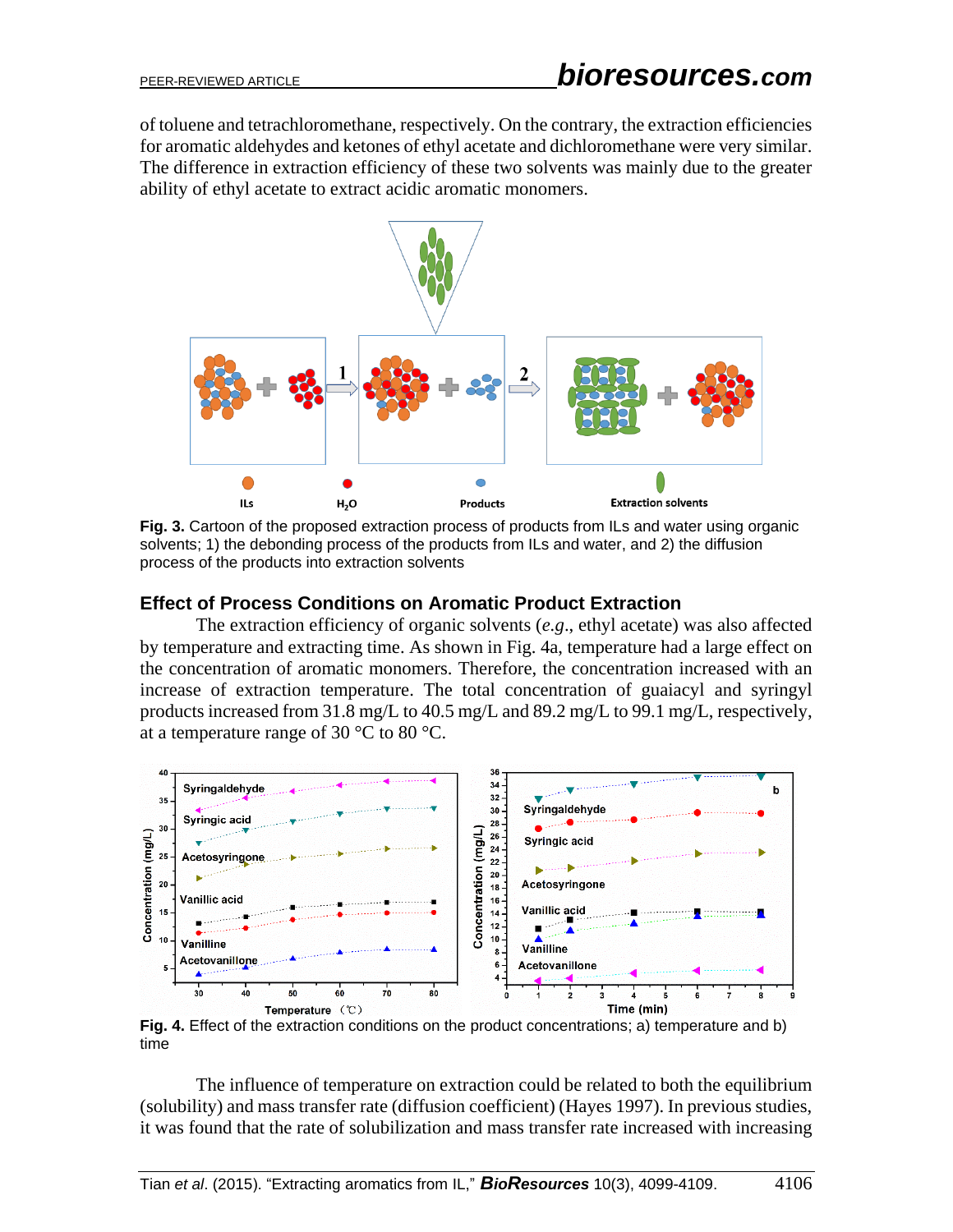extraction temperature (Elbashir *et al.* 2002; Matsuhiro 2006). Unlike solid-liquid extraction, the major advantages of high temperature liquid-liquid extraction (LLE) are the boiling off of solvents and the increased effective contact area between the products in the liquid and extraction of solvent gas.

The effect of extraction time on the efficiency of ethyl acetate concentration was slightly smaller compared to that of extraction temperature, as shown in Fig. 4b. The total concentration of guaiacyl and syringyl products increased from 25.3 mg/L to 33.4 mg/L and 80.1 mg/L to 88.8 mg/L, respectively, when the extraction time was extended from 1 min to 8 min. The extraction time can be reduced dramatically to increase the effective exposed surface area (Zidi *et al*. 2011) and the extraction can be achieved completely in a short timeframe.

# **CONCLUSIONS**

- 1. The extraction of aromatic monomers from an ionic liquid-based molecular oxygen oxidation system of kraft lignin was significantly improved by adding water due to the changes in partitioning coefficients.
- 2. It was found that the concentration of extractable aromatic monomers increased with an increase of the molar ratio of water to ILs. In other words, the activity coefficients of products in the ILs and organic solvent phases were able to bias the organic extraction.
- 3. Among the seven organic solvents tested, ethyl acetate was the most effective solvent for aromatic monomer extraction.
- 4. Relative to extraction time, increasing temperature had the greatest effect on the concentration of aromatic monomers.

## **ACKNOWLEDGMENTS**

The financial support of the National Natural Science Foundation of China (No. 31170549) is gratefully acknowledged.

# **REFERENCES CITED**

- Alexandrou, N., Lawrence, M. J., and Pawliszyn, J. (1992). "Cleanup of complex organic mixtures using supercritical fluids and selective adsorbents," *Analytical Chemistry* 64(3), 301-311. DOI: 10.1021/ac00027a011
- Argyropoulos, D. S. (2001). *Oxidative Delignification Chemistry: Fundamentals and Catalysis*, American Chemical Society, Washington, DC.
- Binder, J. B., Gray, M. J., White, J. F., Zhang, Z. C., and Holladay, J. E. (2009). "Reactions of lignin model compounds in ionic liquids," *Biomass and Bioenergy* 33(9), 1122-1130. DOI: 10.1016/j.biombioe.2009.03.006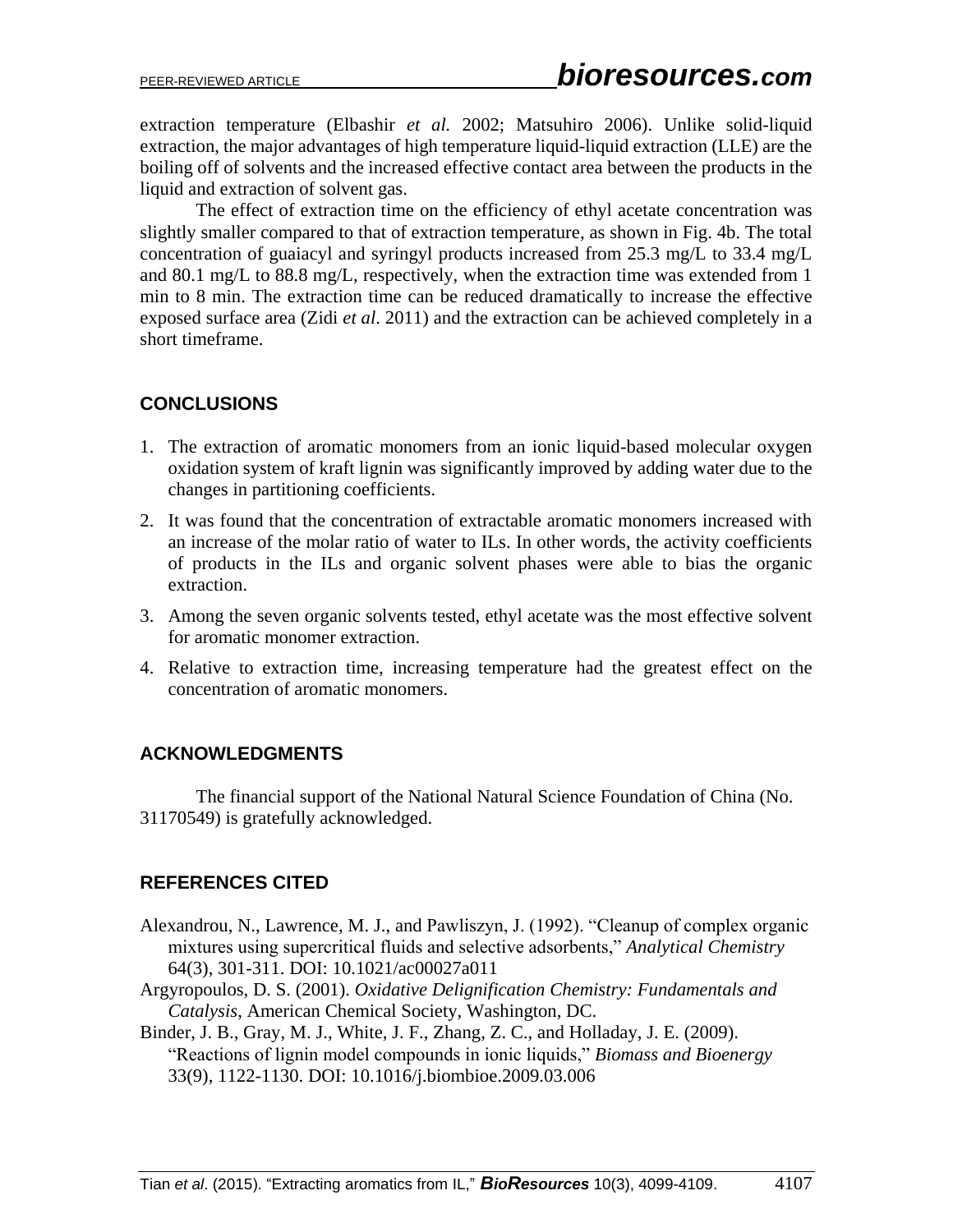- Bland, D., Ho, G., and Cohen, W. (1950). "Aromatic aldehydes from the oxidation of some Australian woods and their chromatographic separation," *Australian Journal of Chemistry* 3(4), 642-648. DOI: 10.1071/CH9500642
- Cammarata, L., Kazarian, S., Salter, P., and Welton, T. (2001). "Molecular states of water in room temperature ionic liquids," *Physical Chemistry Chemical Physics* 3(23), 5192-5200. DOI: 10.1039/B106900D
- Canongia Lopes, J. N., and Pádua, A. A. (2006). "Nanostructural organization in ionic liquids," *Journal of Physical Chemistry B* 110(7), 3330-3335. DOI: 10.1021/jp056006y
- Cox, B. J. and Ekerdt, J.G. (2012). "Depolymerization of oak wood lignin under mild conditions using the acidic ionic liquid 1-H-3-methylimidazolium chloride as both solvent and catalyst," *Bioresource Technology* 118, 584-588. DOI: 10.1016/j.biortech.2012.05.012
- Elbashir, N. O., Al-Zahrani, S. M., and Abdul Mutalib, M. I. (2002). "A method of predicting effective solvent extraction parameters for recycling of used lubricating oils," *Chemical Engineering and Processing* 41(1), 765-769. DOI: 10.1016/S0255- 2701(02)00006-5
- Fahmy, T. M., Paulaitis, M. E., Johnson, D. M., and McNally, M. E. P. (1993). "Modifier effects in the supercritical fluid extraction of solutes from clay, soil, and plant materials," *Analytical Chemistry* 65(10), 1462-1469. DOI: 10.1021/ac00058a026
- Firestone, M. A., Dzielawa, J. A., Zapol, P., Curtiss, L. A., Seifert, S., and Dietz, M. L. (2002). "Lyotropic liquid-crystalline gel formation in a room-temperature ionic liquid," *Langmuir 18*(20), 7258-7260. DOI: 10.1021/la0259499
- Fu, D., Mazza, G., and Tamaki, Y. (2010). "Lignin extraction from straw by ionic liquids and enzymatic hydrolysis of the cellulosic residues," *Journal of Agricultural and Food Chemistry* 58(5), 2915-2922. DOI: 10.1021/jf903616y
- Hanke, C., and Lynden-Bell, R. (2003). "A simulation study of water-dialkylimidazolium ionic liquid mixtures," *Journal of Physical Chemistry B* 107(39), 10873-10878. DOI: 10.1021/jp034221d
- Hayes, D. G. (1997). "Mechanism of protein extraction from the solid state by water-inoil microemulsions," *Biotechnology and Bioengineering* 53(6), 583-593. DOI:10.1002/(SICI)1097-0290(19970320)53:6<583::AID-BIT6>3.0.CO;2-I
- Jiang, W., Wang, Y., and Voth, G. A. (2007). "Molecular dynamics simulation of nanostructural organization in ionic liquid/water mixtures," *Journal of Physical Chemistry B* 111(18), 4812-4818. DOI: 10.1021/jp067142l
- Kim, J. Y., Shin, E. J., Eom, I. Y., Won, K., Kim, Y. H., Choi, D., Choi, I. G., and Choi, J. W. (2011). "Structural features of lignin macromolecules extracted with ionic liquid from poplar wood," *Bioresource Technology* 102(19), 9020-9025. DOI: 10.1016/j.biortech.2011.07.081
- Kim, T. H. and Lee, Y. Y. (2005). "Pretreatment and fractionation of corn stover by ammonia recycle percolation process," *Bioresource Technology* 96(18), 2007-2013. DOI: 10.1016/j.biortech.2005.01.015
- Langenfeld, J. J., Hawthorne, S. B., Miller, D. J., and Pawliszyn, J. (1994). "Role of modifiers for analytical-scale supercritical fluid extraction of environmental samples," *Analytical Chemistry* 66(6), 909-916. DOI: 10.1021/ac00078a024
- Lee, S. H., Doherty, T. V., Linhardt, R. J., and Dordick, J. S. (2009). "Ionic liquidmediated selective extraction of lignin from wood leading to enhanced enzymatic